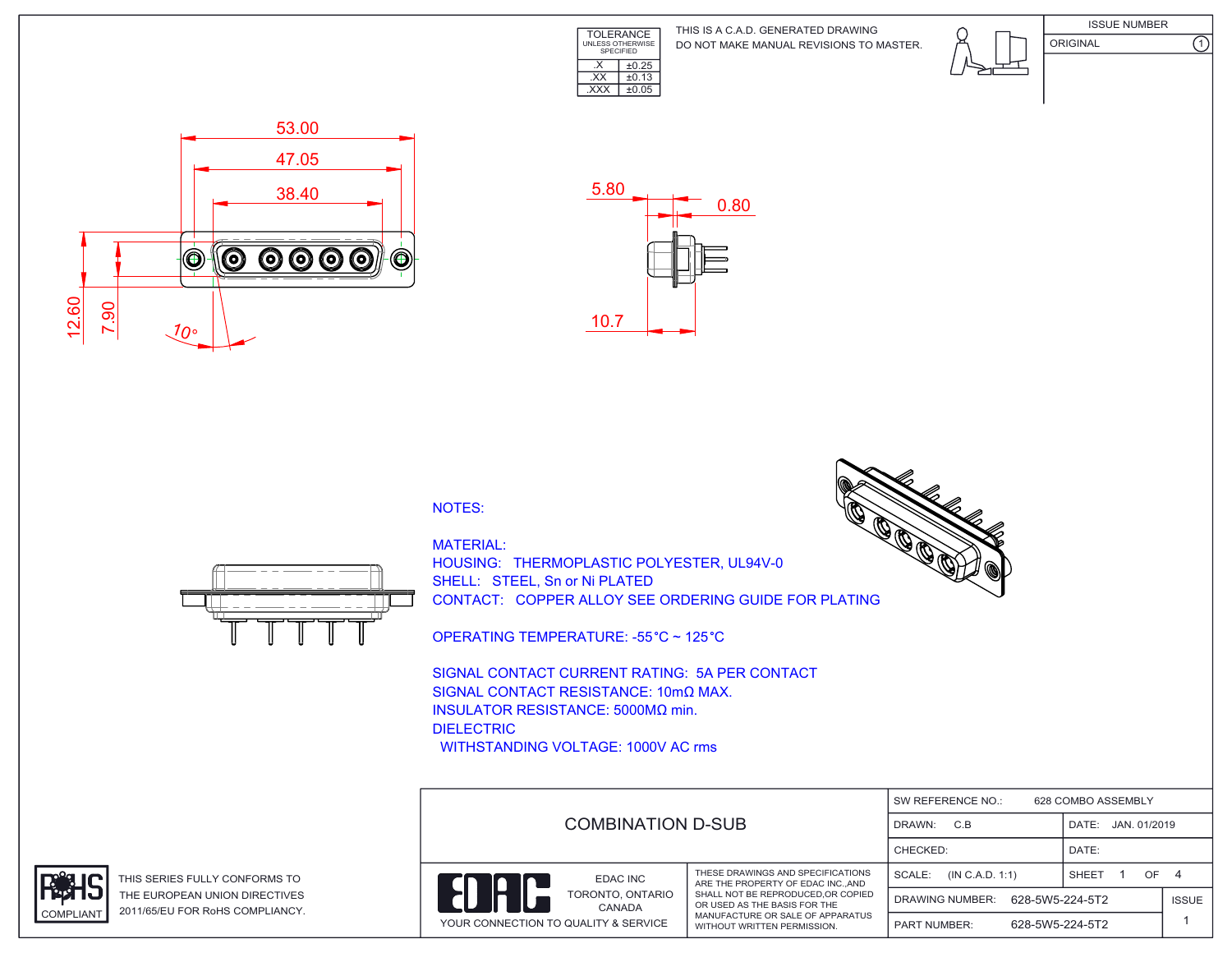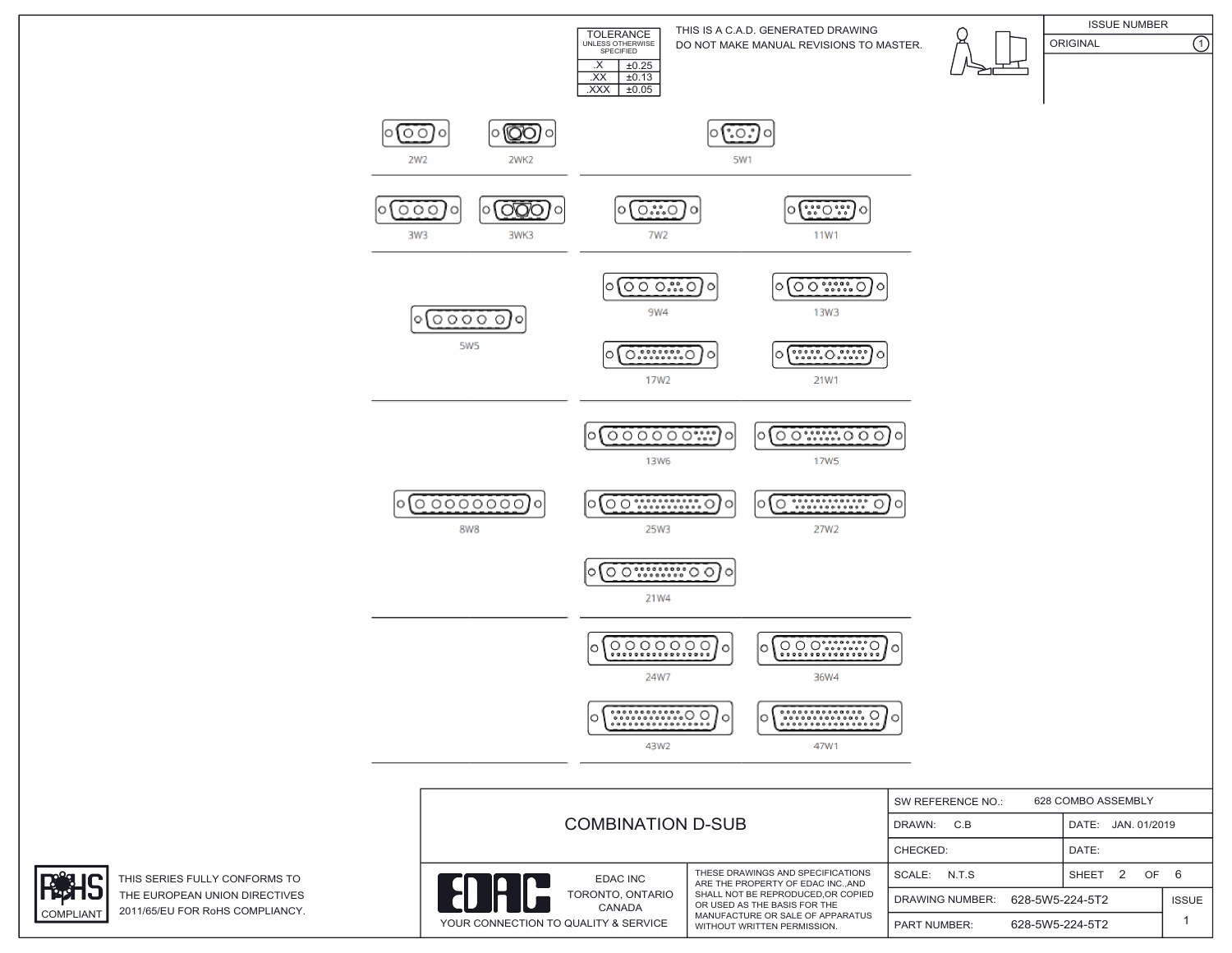**ISSUE NUMBER** TOLERANCE<br>
UNLESS OTHERWISE<br>
SPECIFIED THIS IS A C.A.D. GENERATED DRAWING ORIGINAL DO NOT MAKE MANUAL REVISIONS TO MASTER.  $X \mid \pm 0.25$  $\overline{XX}$   $\pm 0.13$  $\overline{XXX}$   $\pm 0.05$ 



3W3 / 3WK3

5W1 Male/Female

7W2 Male/Female





 $\overline{\Omega}$ 

21W4 Male/Female



27W2 Male/Female



21W1 Male/Female



|  |                                                                                |                                                                                                                                                                                                                 | 628 COMBO ASSEMBLY<br>SW REFERENCE NO.:   |                       |                    |  |  |
|--|--------------------------------------------------------------------------------|-----------------------------------------------------------------------------------------------------------------------------------------------------------------------------------------------------------------|-------------------------------------------|-----------------------|--------------------|--|--|
|  | <b>COMBINATION D-SUB</b>                                                       | DRAWN:<br>C.B                                                                                                                                                                                                   |                                           | JAN. 01/2019<br>DATE: |                    |  |  |
|  |                                                                                | CHECKED:                                                                                                                                                                                                        |                                           | DATE:                 |                    |  |  |
|  | EDAC INC<br>TORONTO, ONTARIO<br>CANADA<br>YOUR CONNECTION TO QUALITY & SERVICE | THESE DRAWINGS AND SPECIFICATIONS<br>ARE THE PROPERTY OF EDAC INC. AND<br>SHALL NOT BE REPRODUCED, OR COPIED<br>OR USED AS THE BASIS FOR THE<br>MANUFACTURE OR SALE OF APPARATUS<br>WITHOUT WRITTEN PERMISSION. | SCALE: N.T.S.                             |                       | OF<br><b>SHEET</b> |  |  |
|  |                                                                                |                                                                                                                                                                                                                 | 628-5W5-224-5T2<br><b>DRAWING NUMBER:</b> |                       | <b>ISSUE</b>       |  |  |
|  |                                                                                |                                                                                                                                                                                                                 | <b>PART NUMBER:</b>                       | 628-5W5-224-5T2       |                    |  |  |

5W5 Male

5W5 Female

2W2 / 2WK2



23.53

8W8 Male

8W8 Female



63.50

31.76



11W1 Male/Female



17W2 Male/Female

CURRENT RATING / ØA  $10A / 2.2$  $20A / 3.3$ 30A / 3.7 40A / 4.2



THIS SERIES FULLY CONFORMS TO THE EUROPEAN UNION DIRECTIVES 2011/65/EU FOR RoHS COMPLIANCY.